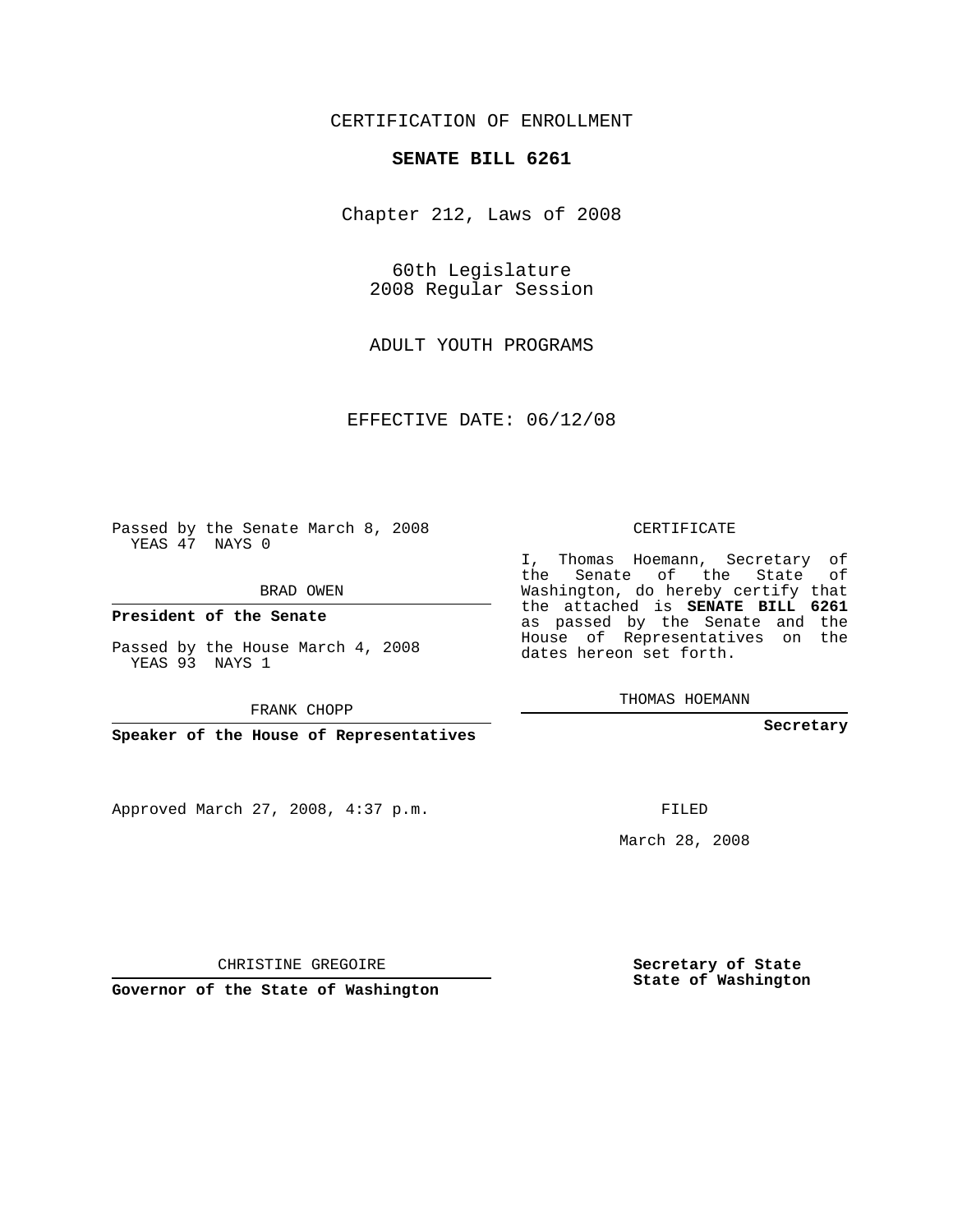# **SENATE BILL 6261** \_\_\_\_\_\_\_\_\_\_\_\_\_\_\_\_\_\_\_\_\_\_\_\_\_\_\_\_\_\_\_\_\_\_\_\_\_\_\_\_\_\_\_\_\_

\_\_\_\_\_\_\_\_\_\_\_\_\_\_\_\_\_\_\_\_\_\_\_\_\_\_\_\_\_\_\_\_\_\_\_\_\_\_\_\_\_\_\_\_\_

### AS AMENDED BY THE HOUSE

Passed Legislature - 2008 Regular Session

**State of Washington 60th Legislature 2008 Regular Session By** Senators Kilmer, Rockefeller, Schoesler, Shin, Fraser, and Rasmussen

Read first time 01/14/08. Referred to Committee on Higher Education.

 AN ACT Relating to adult youth programs; amending RCW 28C.18.060; and creating new sections.

BE IT ENACTED BY THE LEGISLATURE OF THE STATE OF WASHINGTON:

 NEW SECTION. **Sec. 1.** The legislature finds that there is a persistent and unacceptable high rate of unemployment among young people in Washington. The unemployment rate among those between eighteen and twenty-four years of age is seventeen percent, about four times the unemployment rate among the general population. It is the legislature's intent that the workforce training and education coordinating board examine programs to help young people be more successful in the workforce and make recommendations to improve policies and programs in Washington.

 **Sec. 2.** RCW 28C.18.060 and 2007 c 149 s 1 are each amended to read as follows:

 The board, in cooperation with the operating agencies of the state training system and private career schools and colleges, shall:

(1) Concentrate its major efforts on planning, coordination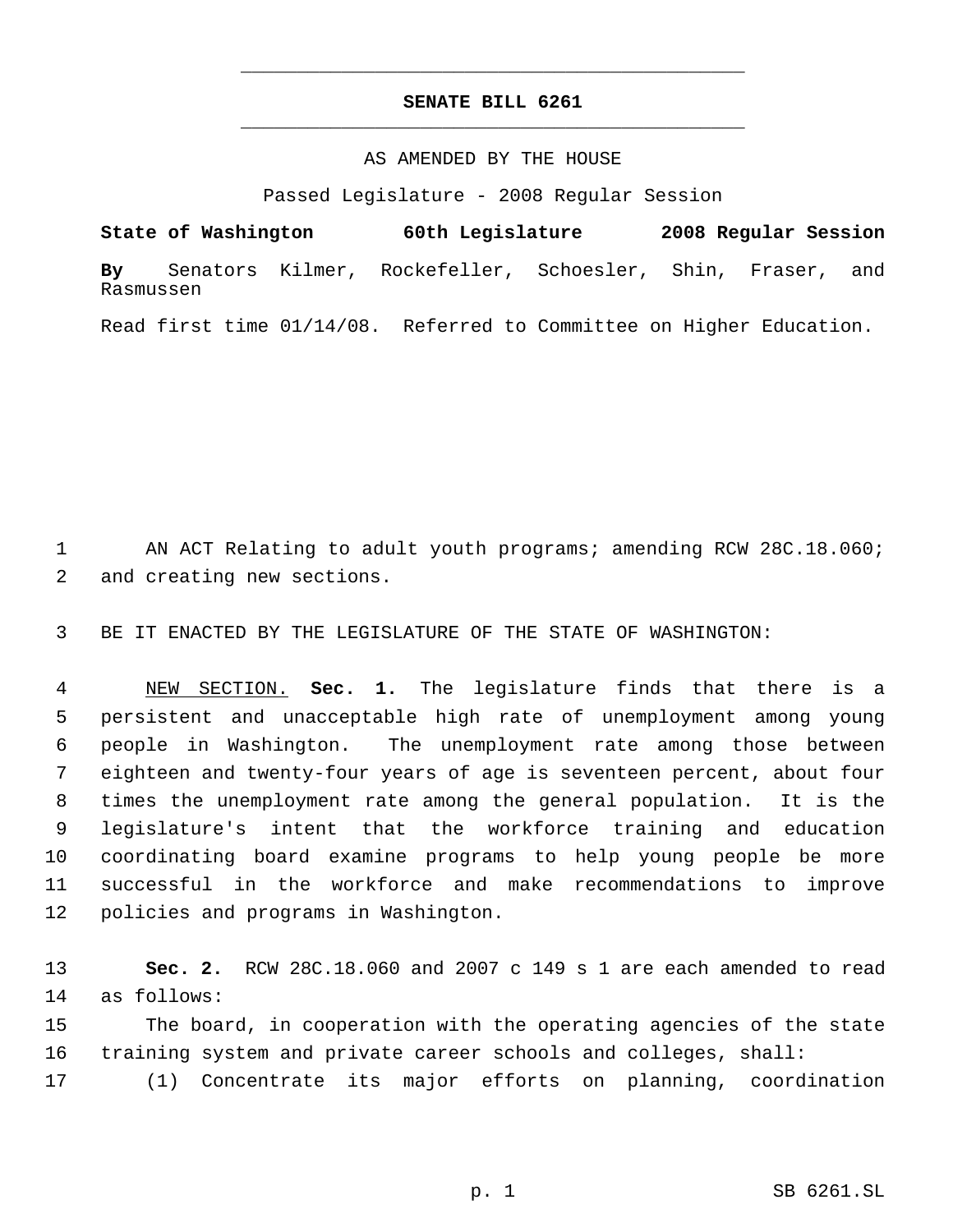evaluation, policy analysis, and recommending improvements to the 2 state's training system $((-))$  *i* 

 (2) Advocate for the state training system and for meeting the needs of employers and the workforce for workforce education and 5 training( $(-)$ );

 (3) Establish and maintain an inventory of the programs of the state training system, and related state programs, and perform a biennial assessment of the vocational education, training, and adult basic education and literacy needs of the state; identify ongoing and strategic education needs; and assess the extent to which employment, training, vocational and basic education, rehabilitation services, and public assistance services represent a consistent, integrated approach 13 to meet such needs( $(-)$ );

 (4) Develop and maintain a state comprehensive plan for workforce training and education, including but not limited to, goals, objectives, and priorities for the state training system, and review the state training system for consistency with the state comprehensive plan. In developing the state comprehensive plan for workforce training and education, the board shall use, but shall not be limited to: Economic, labor market, and populations trends reports in office of financial management forecasts; joint office of financial management and employment security department labor force, industry employment, and occupational forecasts; the results of scientifically based outcome, net-impact and cost-benefit evaluations; the needs of employers as evidenced in formal employer surveys and other employer input; and the needs of program participants and workers as evidenced in formal surveys and other input from program participants and the 28 labor community( $(-)$ );

 (5) In consultation with the higher education coordinating board, review and make recommendations to the office of financial management and the legislature on operating and capital facilities budget requests for operating agencies of the state training system for purposes of consistency with the state comprehensive plan for workforce training 34 and education( $(-)$ );

 (6) Provide for coordination among the different operating agencies and components of the state training system at the state level and at 37 the regional level( $(-)$ );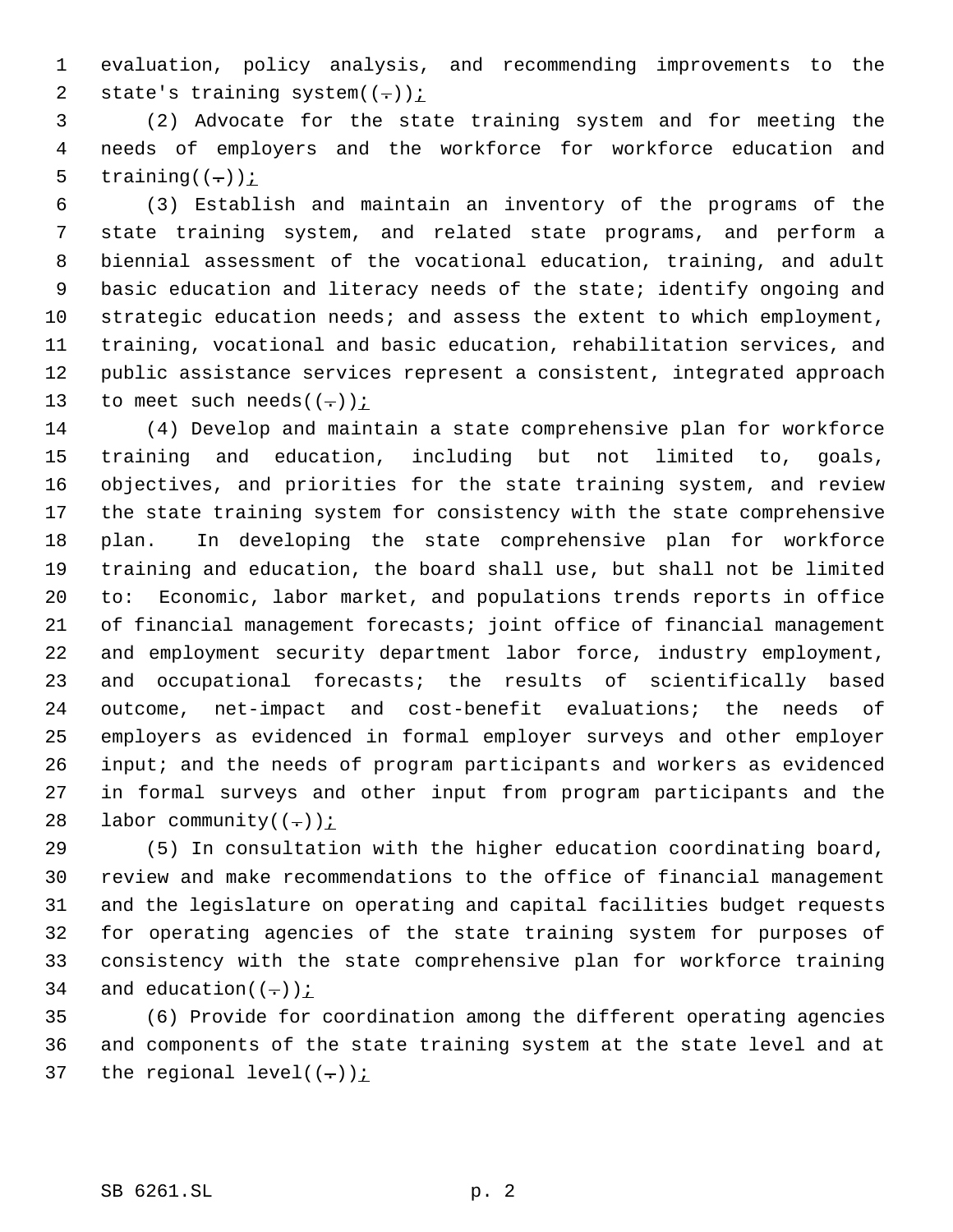(7) Develop a consistent and reliable database on vocational education enrollments, costs, program activities, and job placements 3 from publicly funded vocational education programs in this state( $(-)$ );

 (8)(a) Establish standards for data collection and maintenance for the operating agencies of the state training system in a format that is accessible to use by the board. The board shall require a minimum of common core data to be collected by each operating agency of the state 8 training system( $(-$ 

9 The board shall));

 (b) Develop requirements for minimum common core data in consultation with the office of financial management and the operating 12 agencies of the training system $((-))$  *i* 

 (9) Establish minimum standards for program evaluation for the operating agencies of the state training system, including, but not limited to, the use of common survey instruments and procedures for measuring perceptions of program participants and employers of program 17 participants, and monitor such program evaluation( $(-)$ );

 (10) Every two years administer scientifically based outcome evaluations of the state training system, including, but not limited to, surveys of program participants, surveys of employers of program participants, and matches with employment security department payroll and wage files. Every five years administer scientifically based net-23 impact and cost-benefit evaluations of the state training system $((-))$  i

 (11) In cooperation with the employment security department, provide for the improvement and maintenance of quality and utility in occupational information and forecasts for use in training system planning and evaluation. Improvements shall include, but not be limited to, development of state-based occupational change factors involving input by employers and employees, and delineation of skill and training requirements by education level associated with current 31 and forecasted occupations( $(-)$ );

 (12) Provide for the development of common course description formats, common reporting requirements, and common definitions for 34 operating agencies of the training system $((-))$  *i* 

 (13) Provide for effectiveness and efficiency reviews of the state 36 training system $((-))$ ;

 (14) In cooperation with the higher education coordinating board, facilitate transfer of credit policies and agreements between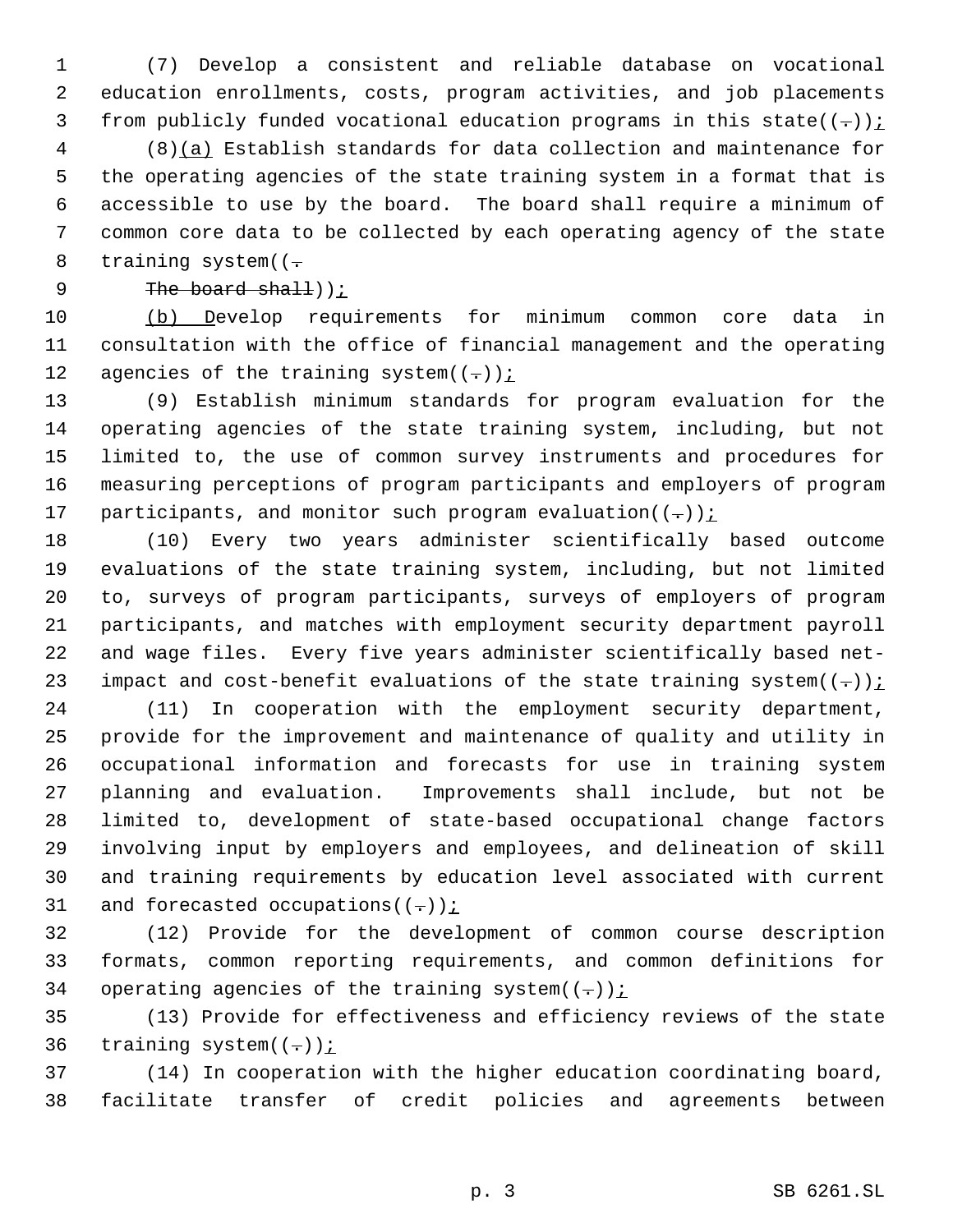institutions of the state training system, and encourage articulation agreements for programs encompassing two years of secondary workforce 3 education and two years of postsecondary workforce education $((-))$ ;

 (15) In cooperation with the higher education coordinating board, facilitate transfer of credit policies and agreements between private training institutions and institutions of the state training 7 system $((-))$ ;

 (16) Develop policy objectives for the workforce investment act, P.L. 105-220, or its successor; develop coordination criteria for activities under the act with related programs and services provided by state and local education and training agencies; and ensure that entrepreneurial training opportunities are available through programs 13 of each local workforce investment board in the state( $(-)$ );

 (17) Make recommendations to the commission of student assessment, the state board of education, and the superintendent of public instruction, concerning basic skill competencies and essential core competencies for K-12 education. Basic skills for this purpose shall be reading, writing, computation, speaking, and critical thinking, essential core competencies for this purpose shall be English, math, science/technology, history, geography, and critical thinking. The board shall monitor the development of and provide advice concerning secondary curriculum which integrates vocational and academic 23 education $((-))$  *i* 

 (18) Establish and administer programs for marketing and outreach 25 to businesses and potential program participants( $(-)$ );

 (19) Facilitate the location of support services, including but not limited to, child care, financial aid, career counseling, and job placement services, for students and trainees at institutions in the state training system, and advocate for support services for trainees 30 and students in the state training system $((-))$  i

 (20) Facilitate private sector assistance for the state training system, including but not limited to: Financial assistance, rotation 33 of private and public personnel, and vocational counseling( $(-)$ ):

 (21) Facilitate the development of programs for school-to-work transition that combine classroom education and on-the-job training, including entrepreneurial education and training, in industries and occupations without a significant number of apprenticeship 38 programs $((-))$  *i*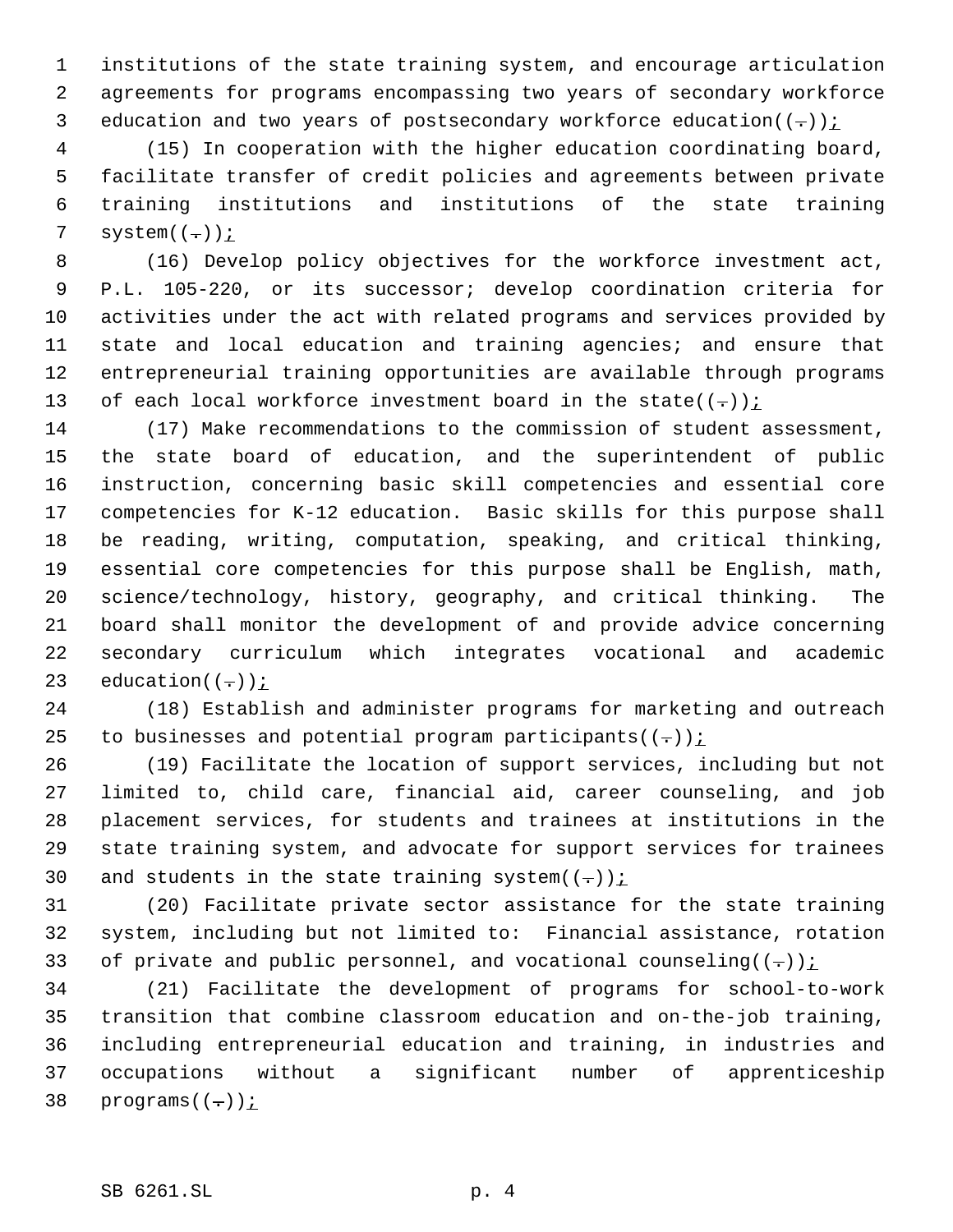(22) Include in the planning requirements for local workforce investment boards a requirement that the local workforce investment boards specify how entrepreneurial training is to be offered through the one-stop system required under the workforce investment act, P.L. 5 105-220, or its successor $((-))$  *i* 

 (23) Encourage and assess progress for the equitable representation of racial and ethnic minorities, women, and people with disabilities among the students, teachers, and administrators of the state training system. Equitable, for this purpose, shall mean substantially proportional to their percentage of the state population in the geographic area served. This function of the board shall in no way lessen more stringent state or federal requirements for representation of racial and ethnic minorities, women, and people with 14 disabilities( $(-)$ );

 (24) Participate in the planning and policy development of governor 16 set-aside grants under P.L. 97-300, as amended $((-))$  i

 (25) Administer veterans' programs, licensure of private vocational schools, the job skills program, and the Washington award for 19 vocational excellence( $(-)$ );

20 (26) Allocate funding from the state job training trust fund( $(-)$ ): (27) Work with the director of community, trade, and economic development to ensure coordination between workforce training priorities and that department's economic development and 24 entrepreneurial development efforts $((-))$  *i* 

 (28) Conduct research into workforce development programs designed to reduce the high unemployment rate among young people between 27 approximately eighteen and twenty-four years of age. In consultation with the operating agencies, the board shall advise the governor and legislature on policies and programs to alleviate the high unemployment 30 rate among young people. The research shall include disaggregated demographic information and, to the extent possible, income data for adult youth. The research shall also include a comparison of the effectiveness of programs examined as a part of the research conducted in this subsection in relation to the public investment made in these programs in reducing unemployment of young adults. The board shall report to the appropriate committees of the legislature by November 15, 37 2008, and every two years thereafter. Where possible, the data